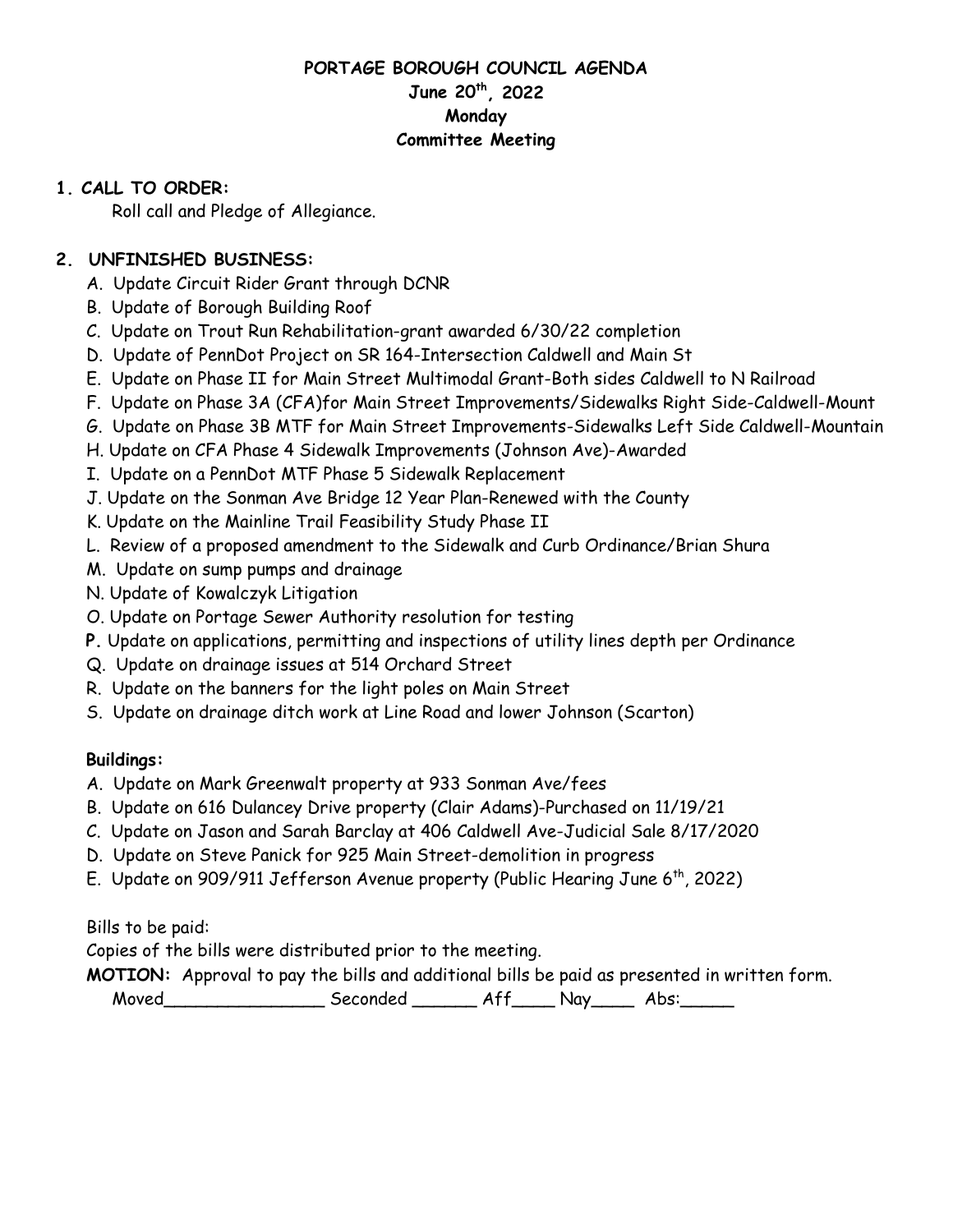| Moved________________________Seconded _________ Aff______ Nay____ Abs:_____<br>B. Review of structure located at 705 Cambria Street (Ingleton)<br>MOTION: To approve an engineering structural study by Stiffler McGraw at 705 Cambria Street<br>for approximately \$1,200.00 - \$1,300.00.<br>Moved_______________________Seconded ________ Aff_____ Nay____ Abs:_____<br>C. Approval to purchase a riding lawn mower for the Public Works Department<br>MOTION: To approve the purchase of a riding lawn mower, in the amount of $$$<br>Moved________________________Seconded _________ Aff______ Nay____ Abs:______<br>D. Approval to remove trees within the crick wall on Caldwell Avenue<br>MOTION: To approve the removal of trees, within the crick walls at Canavan's, by Shaffer Tree<br>Service, in the amount of \$1,200.00.<br>Moved___________________________ Seconded __________ Aff______ Nay_____ Abs:_____<br>E. Discussion and approval for a stop sign engineering study at Caldwell and Cunard Street<br>MOTION: To approve an engineering study by Stiffler McGraw for a stop sign at Caldwell and<br>Cunard Street for the safety of the bike trail<br>Moved________________________Seconded _________ Aff______ Nay____ Abs:_____<br>F. Approval to purchase banners and flags from RPM Signs<br>MOTION: To approve the purchase of banners and flags from RPM Signs in Johnstown,<br>approximately in the amount of \$4,300.00.<br>Moved______________________Seconded ________ Aff_____ Nay____ Abs:_____<br>G. Approval of financial commitment for the Circuit Rider Grant<br>MOTION: To approve the financial commitment for the funding of a Recreation Manager through<br>the PA DCNR Circuit Rider Grant.<br>Moved________________________Seconded _________ Aff______ Nay____ Abs:______<br>7. Approval of a financial commitment for the grant funding of Phase 6 Sidewalk Improvements<br>MOTION: To approve the financial commitment for a CFA MTF Grant application for Phase 6<br>Sidewalk Improvements allocated from the Portage Borough Capital Improvements Fund.<br>Moved_________________________Seconded _________ Aff______ Nay____ Abs:______<br>8. Approval of a resolution seeking a CFA MTF Grant Application | on Authorities and boards. |  |  |
|------------------------------------------------------------------------------------------------------------------------------------------------------------------------------------------------------------------------------------------------------------------------------------------------------------------------------------------------------------------------------------------------------------------------------------------------------------------------------------------------------------------------------------------------------------------------------------------------------------------------------------------------------------------------------------------------------------------------------------------------------------------------------------------------------------------------------------------------------------------------------------------------------------------------------------------------------------------------------------------------------------------------------------------------------------------------------------------------------------------------------------------------------------------------------------------------------------------------------------------------------------------------------------------------------------------------------------------------------------------------------------------------------------------------------------------------------------------------------------------------------------------------------------------------------------------------------------------------------------------------------------------------------------------------------------------------------------------------------------------------------------------------------------------------------------------------------------------------------------------------------------------------------------------------------------------------------------------------------------------------------------------------------------------------------------------------------------------------------------------------------------------------------------------------------------------------------------------------------------------------------------------|----------------------------|--|--|
|                                                                                                                                                                                                                                                                                                                                                                                                                                                                                                                                                                                                                                                                                                                                                                                                                                                                                                                                                                                                                                                                                                                                                                                                                                                                                                                                                                                                                                                                                                                                                                                                                                                                                                                                                                                                                                                                                                                                                                                                                                                                                                                                                                                                                                                                  |                            |  |  |
|                                                                                                                                                                                                                                                                                                                                                                                                                                                                                                                                                                                                                                                                                                                                                                                                                                                                                                                                                                                                                                                                                                                                                                                                                                                                                                                                                                                                                                                                                                                                                                                                                                                                                                                                                                                                                                                                                                                                                                                                                                                                                                                                                                                                                                                                  |                            |  |  |
|                                                                                                                                                                                                                                                                                                                                                                                                                                                                                                                                                                                                                                                                                                                                                                                                                                                                                                                                                                                                                                                                                                                                                                                                                                                                                                                                                                                                                                                                                                                                                                                                                                                                                                                                                                                                                                                                                                                                                                                                                                                                                                                                                                                                                                                                  |                            |  |  |
|                                                                                                                                                                                                                                                                                                                                                                                                                                                                                                                                                                                                                                                                                                                                                                                                                                                                                                                                                                                                                                                                                                                                                                                                                                                                                                                                                                                                                                                                                                                                                                                                                                                                                                                                                                                                                                                                                                                                                                                                                                                                                                                                                                                                                                                                  |                            |  |  |
|                                                                                                                                                                                                                                                                                                                                                                                                                                                                                                                                                                                                                                                                                                                                                                                                                                                                                                                                                                                                                                                                                                                                                                                                                                                                                                                                                                                                                                                                                                                                                                                                                                                                                                                                                                                                                                                                                                                                                                                                                                                                                                                                                                                                                                                                  |                            |  |  |
|                                                                                                                                                                                                                                                                                                                                                                                                                                                                                                                                                                                                                                                                                                                                                                                                                                                                                                                                                                                                                                                                                                                                                                                                                                                                                                                                                                                                                                                                                                                                                                                                                                                                                                                                                                                                                                                                                                                                                                                                                                                                                                                                                                                                                                                                  |                            |  |  |
|                                                                                                                                                                                                                                                                                                                                                                                                                                                                                                                                                                                                                                                                                                                                                                                                                                                                                                                                                                                                                                                                                                                                                                                                                                                                                                                                                                                                                                                                                                                                                                                                                                                                                                                                                                                                                                                                                                                                                                                                                                                                                                                                                                                                                                                                  |                            |  |  |
|                                                                                                                                                                                                                                                                                                                                                                                                                                                                                                                                                                                                                                                                                                                                                                                                                                                                                                                                                                                                                                                                                                                                                                                                                                                                                                                                                                                                                                                                                                                                                                                                                                                                                                                                                                                                                                                                                                                                                                                                                                                                                                                                                                                                                                                                  |                            |  |  |
|                                                                                                                                                                                                                                                                                                                                                                                                                                                                                                                                                                                                                                                                                                                                                                                                                                                                                                                                                                                                                                                                                                                                                                                                                                                                                                                                                                                                                                                                                                                                                                                                                                                                                                                                                                                                                                                                                                                                                                                                                                                                                                                                                                                                                                                                  |                            |  |  |
|                                                                                                                                                                                                                                                                                                                                                                                                                                                                                                                                                                                                                                                                                                                                                                                                                                                                                                                                                                                                                                                                                                                                                                                                                                                                                                                                                                                                                                                                                                                                                                                                                                                                                                                                                                                                                                                                                                                                                                                                                                                                                                                                                                                                                                                                  |                            |  |  |
|                                                                                                                                                                                                                                                                                                                                                                                                                                                                                                                                                                                                                                                                                                                                                                                                                                                                                                                                                                                                                                                                                                                                                                                                                                                                                                                                                                                                                                                                                                                                                                                                                                                                                                                                                                                                                                                                                                                                                                                                                                                                                                                                                                                                                                                                  |                            |  |  |
|                                                                                                                                                                                                                                                                                                                                                                                                                                                                                                                                                                                                                                                                                                                                                                                                                                                                                                                                                                                                                                                                                                                                                                                                                                                                                                                                                                                                                                                                                                                                                                                                                                                                                                                                                                                                                                                                                                                                                                                                                                                                                                                                                                                                                                                                  |                            |  |  |
|                                                                                                                                                                                                                                                                                                                                                                                                                                                                                                                                                                                                                                                                                                                                                                                                                                                                                                                                                                                                                                                                                                                                                                                                                                                                                                                                                                                                                                                                                                                                                                                                                                                                                                                                                                                                                                                                                                                                                                                                                                                                                                                                                                                                                                                                  |                            |  |  |
|                                                                                                                                                                                                                                                                                                                                                                                                                                                                                                                                                                                                                                                                                                                                                                                                                                                                                                                                                                                                                                                                                                                                                                                                                                                                                                                                                                                                                                                                                                                                                                                                                                                                                                                                                                                                                                                                                                                                                                                                                                                                                                                                                                                                                                                                  |                            |  |  |
|                                                                                                                                                                                                                                                                                                                                                                                                                                                                                                                                                                                                                                                                                                                                                                                                                                                                                                                                                                                                                                                                                                                                                                                                                                                                                                                                                                                                                                                                                                                                                                                                                                                                                                                                                                                                                                                                                                                                                                                                                                                                                                                                                                                                                                                                  |                            |  |  |
|                                                                                                                                                                                                                                                                                                                                                                                                                                                                                                                                                                                                                                                                                                                                                                                                                                                                                                                                                                                                                                                                                                                                                                                                                                                                                                                                                                                                                                                                                                                                                                                                                                                                                                                                                                                                                                                                                                                                                                                                                                                                                                                                                                                                                                                                  |                            |  |  |
|                                                                                                                                                                                                                                                                                                                                                                                                                                                                                                                                                                                                                                                                                                                                                                                                                                                                                                                                                                                                                                                                                                                                                                                                                                                                                                                                                                                                                                                                                                                                                                                                                                                                                                                                                                                                                                                                                                                                                                                                                                                                                                                                                                                                                                                                  |                            |  |  |
|                                                                                                                                                                                                                                                                                                                                                                                                                                                                                                                                                                                                                                                                                                                                                                                                                                                                                                                                                                                                                                                                                                                                                                                                                                                                                                                                                                                                                                                                                                                                                                                                                                                                                                                                                                                                                                                                                                                                                                                                                                                                                                                                                                                                                                                                  |                            |  |  |
|                                                                                                                                                                                                                                                                                                                                                                                                                                                                                                                                                                                                                                                                                                                                                                                                                                                                                                                                                                                                                                                                                                                                                                                                                                                                                                                                                                                                                                                                                                                                                                                                                                                                                                                                                                                                                                                                                                                                                                                                                                                                                                                                                                                                                                                                  |                            |  |  |
|                                                                                                                                                                                                                                                                                                                                                                                                                                                                                                                                                                                                                                                                                                                                                                                                                                                                                                                                                                                                                                                                                                                                                                                                                                                                                                                                                                                                                                                                                                                                                                                                                                                                                                                                                                                                                                                                                                                                                                                                                                                                                                                                                                                                                                                                  |                            |  |  |
|                                                                                                                                                                                                                                                                                                                                                                                                                                                                                                                                                                                                                                                                                                                                                                                                                                                                                                                                                                                                                                                                                                                                                                                                                                                                                                                                                                                                                                                                                                                                                                                                                                                                                                                                                                                                                                                                                                                                                                                                                                                                                                                                                                                                                                                                  |                            |  |  |
|                                                                                                                                                                                                                                                                                                                                                                                                                                                                                                                                                                                                                                                                                                                                                                                                                                                                                                                                                                                                                                                                                                                                                                                                                                                                                                                                                                                                                                                                                                                                                                                                                                                                                                                                                                                                                                                                                                                                                                                                                                                                                                                                                                                                                                                                  |                            |  |  |
|                                                                                                                                                                                                                                                                                                                                                                                                                                                                                                                                                                                                                                                                                                                                                                                                                                                                                                                                                                                                                                                                                                                                                                                                                                                                                                                                                                                                                                                                                                                                                                                                                                                                                                                                                                                                                                                                                                                                                                                                                                                                                                                                                                                                                                                                  |                            |  |  |
|                                                                                                                                                                                                                                                                                                                                                                                                                                                                                                                                                                                                                                                                                                                                                                                                                                                                                                                                                                                                                                                                                                                                                                                                                                                                                                                                                                                                                                                                                                                                                                                                                                                                                                                                                                                                                                                                                                                                                                                                                                                                                                                                                                                                                                                                  |                            |  |  |
|                                                                                                                                                                                                                                                                                                                                                                                                                                                                                                                                                                                                                                                                                                                                                                                                                                                                                                                                                                                                                                                                                                                                                                                                                                                                                                                                                                                                                                                                                                                                                                                                                                                                                                                                                                                                                                                                                                                                                                                                                                                                                                                                                                                                                                                                  |                            |  |  |
|                                                                                                                                                                                                                                                                                                                                                                                                                                                                                                                                                                                                                                                                                                                                                                                                                                                                                                                                                                                                                                                                                                                                                                                                                                                                                                                                                                                                                                                                                                                                                                                                                                                                                                                                                                                                                                                                                                                                                                                                                                                                                                                                                                                                                                                                  |                            |  |  |
|                                                                                                                                                                                                                                                                                                                                                                                                                                                                                                                                                                                                                                                                                                                                                                                                                                                                                                                                                                                                                                                                                                                                                                                                                                                                                                                                                                                                                                                                                                                                                                                                                                                                                                                                                                                                                                                                                                                                                                                                                                                                                                                                                                                                                                                                  |                            |  |  |
| MOTION: To approve Resolution 7-2022 by seeking a grant application through the Commonwealth<br>Financing Authority for Phase 6 Sidewalk Improvements, I the amount of \$632,000.00.                                                                                                                                                                                                                                                                                                                                                                                                                                                                                                                                                                                                                                                                                                                                                                                                                                                                                                                                                                                                                                                                                                                                                                                                                                                                                                                                                                                                                                                                                                                                                                                                                                                                                                                                                                                                                                                                                                                                                                                                                                                                             |                            |  |  |